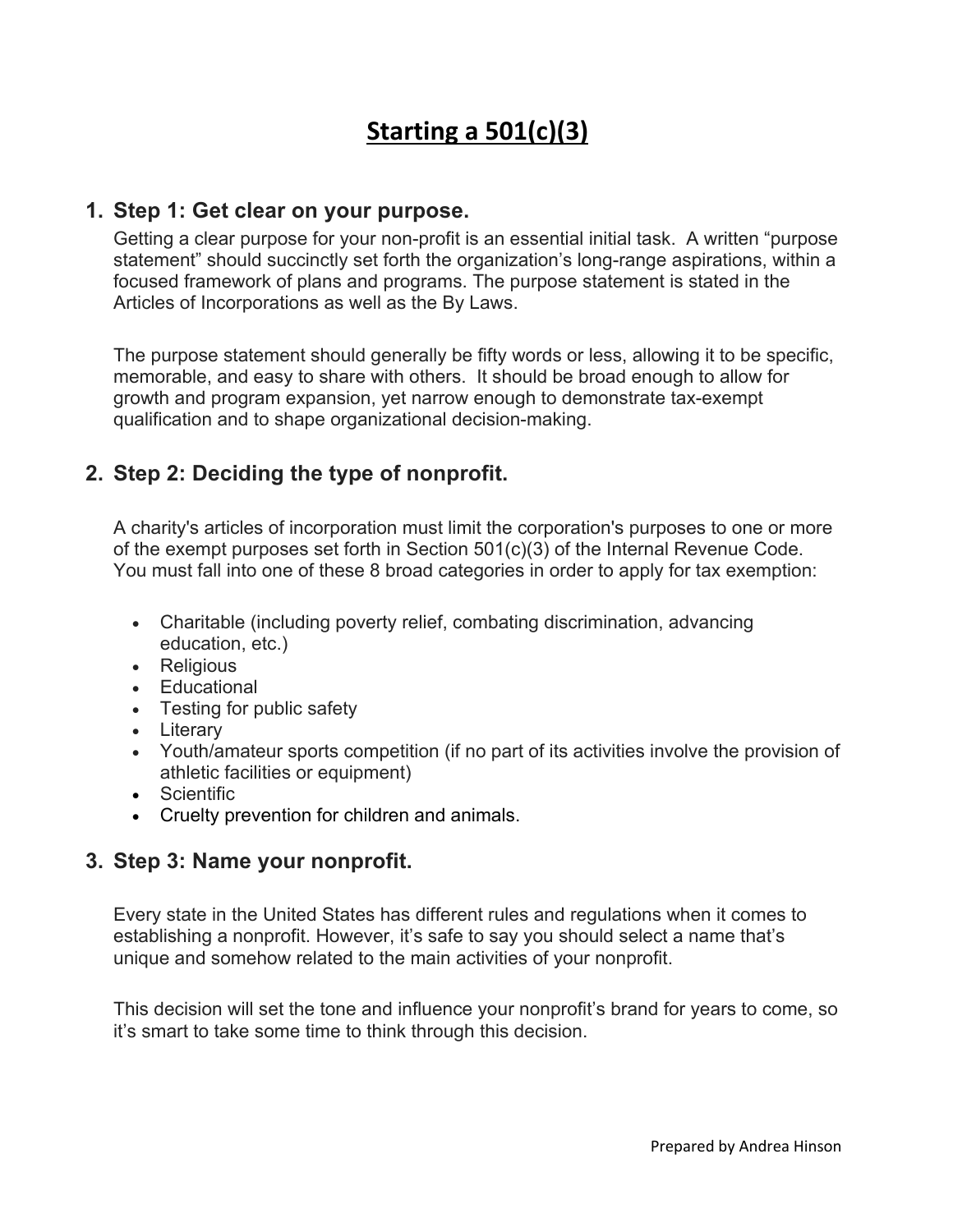Make sure your nonprofit's name is easy to say and remember. Use descriptive words, but try not to overdo it or make it too long. Don't use technical/industry-specific jargon. Abbreviations are good if you use them well.

Many states require that nonprofits have a corporate designator, such as Incorporated, Corporation, Company, Limited or their abbreviations (Inc., Corp., Co., and Ltd respectively). Check your state's incorporation web page to see if a corporate designator is required for your nonprofit.

When you have selected your name, you need to check with your Secretary of State to see if it is available and the U.S. Department of Commerce, https://www.uspto.gov/trademark, website to be sure the name you want is not trademarked.

## **4. Step 4: Form a Board.**

Forming a board before incorporating is generally a good idea. Some states require that you list the names of your board members in your incorporation documents. Even if your state doesn't require this, recruiting a board prior to incorporating is helpful.

Your board can help you with the incorporation and the rest of the sometimeschallenging process of establishing a nonprofit. Hiring the right board is essential for the success of your nonprofit.

Who the "right" board members are will depend on your nonprofit. However, whatever the size or the purpose of your nonprofit – it's essential to hire board members who are dependable, committed and aligned to your mission and values.

It's also recommended that you recruit a board whose members all have different but relevant expertise (e.g. finance, fundraising, marketing, etc.).

Take time to define their roles and job descriptions before starting with the recruitment.

It might also be helpful to create some onboarding files or an orientation guide for your new board members. You could also create a welcome event where everyone would get to know each other.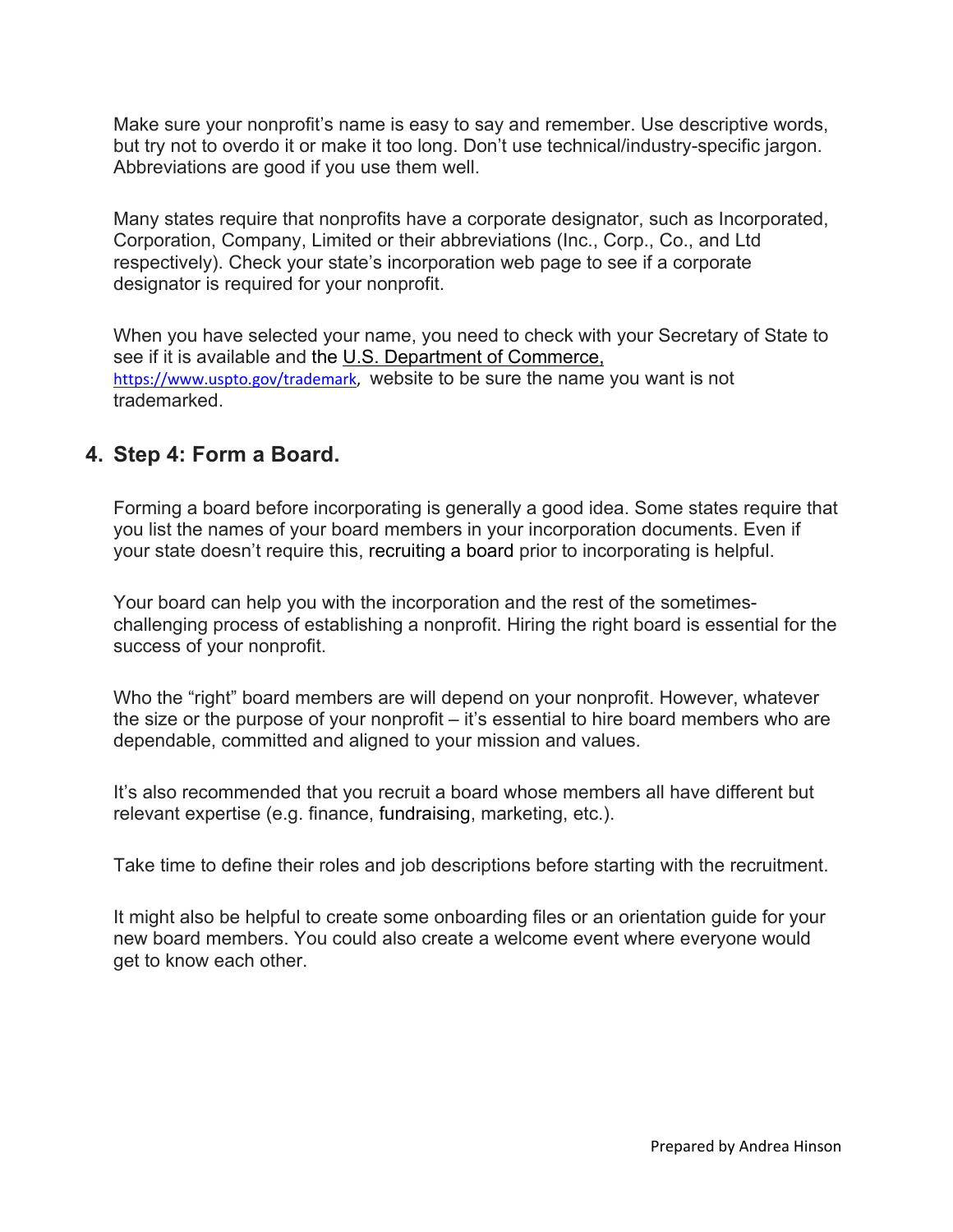## **5. Step 5: Let's write the Bylaws.**

The bylaws contain the operating rules and provide a framework for your management procedures. They are the tools of internal accountability and they outline the inner workings of your nonprofit.

The power to adopt, amend or repeal bylaws is vested in the board of directors. This is unless otherwise provided in the articles of incorporation or in the bylaws.

Bylaws contain the rules and procedures for things like holding meetings, electing directors, appointing officers, and taking care of other formalities.

#### *Note:*

*An organization that is exempt from federal income tax, as described in Internal Revenue Code 501(c)(3), is required to report changes to its bylaws and other governing documents annually to the IRS on the organization's IRS Form 990 – which is part of ensuring ongoing compliance.*

Feel free to look up bylaws templates online. However, note that not all templates contain the required elements to obtain tax-exempt status. In order to obtain the 501(c)(3) status, you must include language in your articles of incorporation specifically stating that:

- *The corporation's activities will be limited to the purposes set out in section 501(c)(3) of the Internal Revenue Code.*
- *The organization will not engage in political or legislative activities prohibited under section 501(c)(3).*
- *Upon dissolution of the corporation, any remaining assets will be distributed to another nonprofit, government agency, or for another public purpose.*

See IRS Publication 557 for more detailed guidance and sample language.

Contact your state office, (usually the Secretary of State) that oversees incorporation and ask for a template for your bylaws that you can use.

#### **6. Step 6: File your incorporation paperwork.**

Having chosen a name for your nonprofit and appointed a board of directors, completing and filing your incorporation paperwork should be simple.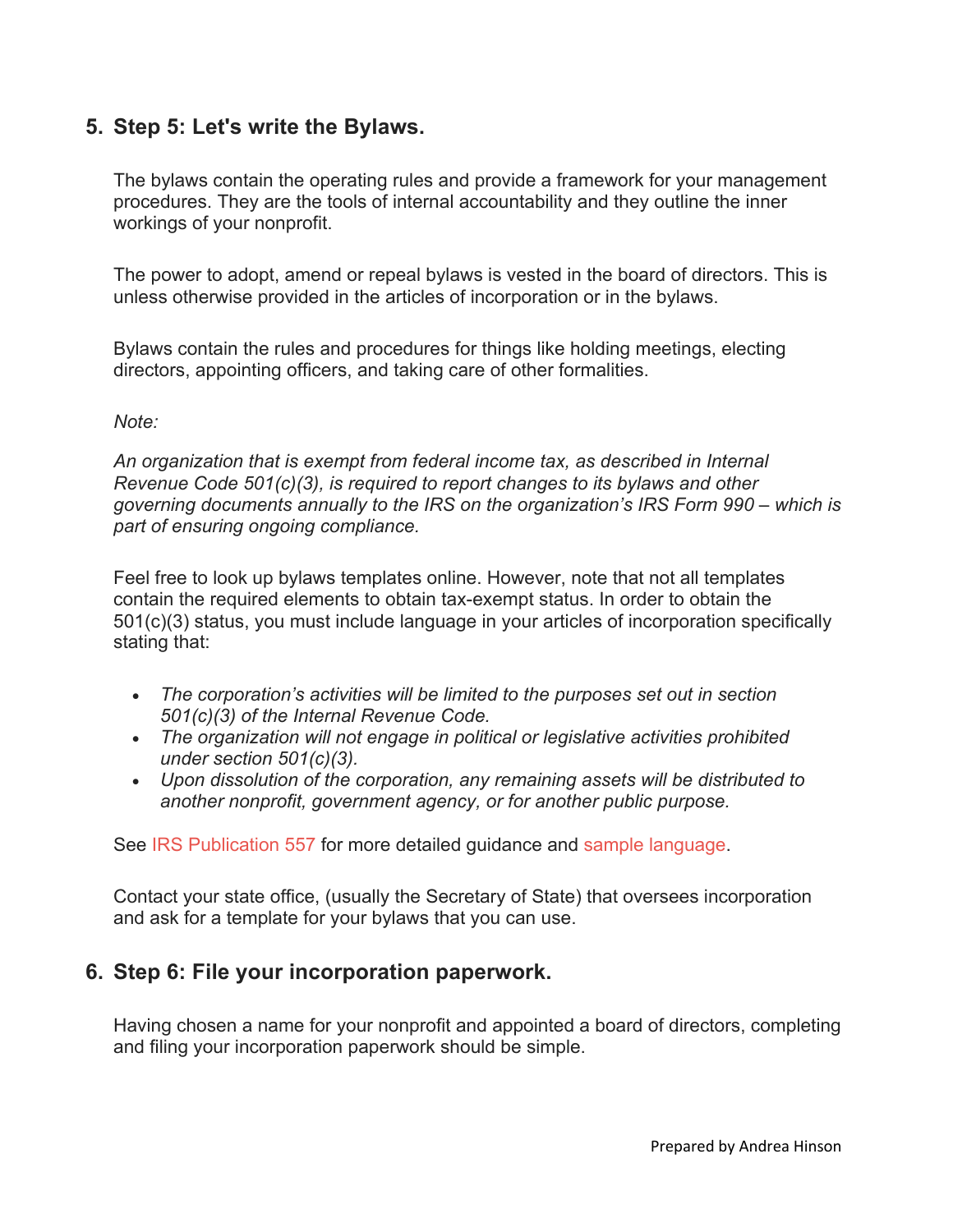Within your incorporation paperwork, you will be officially declaring your organization's name, location, purpose, the initial board of directors and more.

You must file "articles of incorporation" with your state's corporate filing office. Experts recommend that you incorporate in the state where you will conduct your nonprofit's programs or services.

If you want to incorporate in another state, you would need to register and apply for separate tax exemptions in each state in which you conduct activities.

Filings and fees will vary by state. Incorporating your nonprofit does not make it 501(c)(3) exempt. The IRS requires you to include specific language in your articles of incorporation for those intending to apply for federal tax-exempt status.

After completing your paperwork, you will be ready to send them to your state filing office (in most cases, this is your secretary of state.) The requirements will vary from state to state. Some may want you to submit your articles electronically, others may ask for multiple copies sent via mail, etc. After filing your articles, many states also require you to publish a notice of incorporation with your local newspaper.

#### *Note:*

*Obtain a federal employer identification number (EIN) prior to applying for 501(c)(3) tax exemption, even if you don't have employees. You can do this quickly and easily. For information on how to apply for an EIN, including information about applying online, visit the IRS website at www.irs.gov.*

EIN will be used to track your organization's financial activity and make it possible to open a business bank account and to hire paid employees. Pretty much every major transaction your nonprofit engages in will require an EIN.

When the state approves your articles of incorporation, you should organize your first official board meeting. The chair of the meeting should report to the board that the state has approved the articles. At this point, the board needs to make the Articles of Incorporation as part of the official record. Then it is time for the board to officially approve your bylaws and elect your board officers.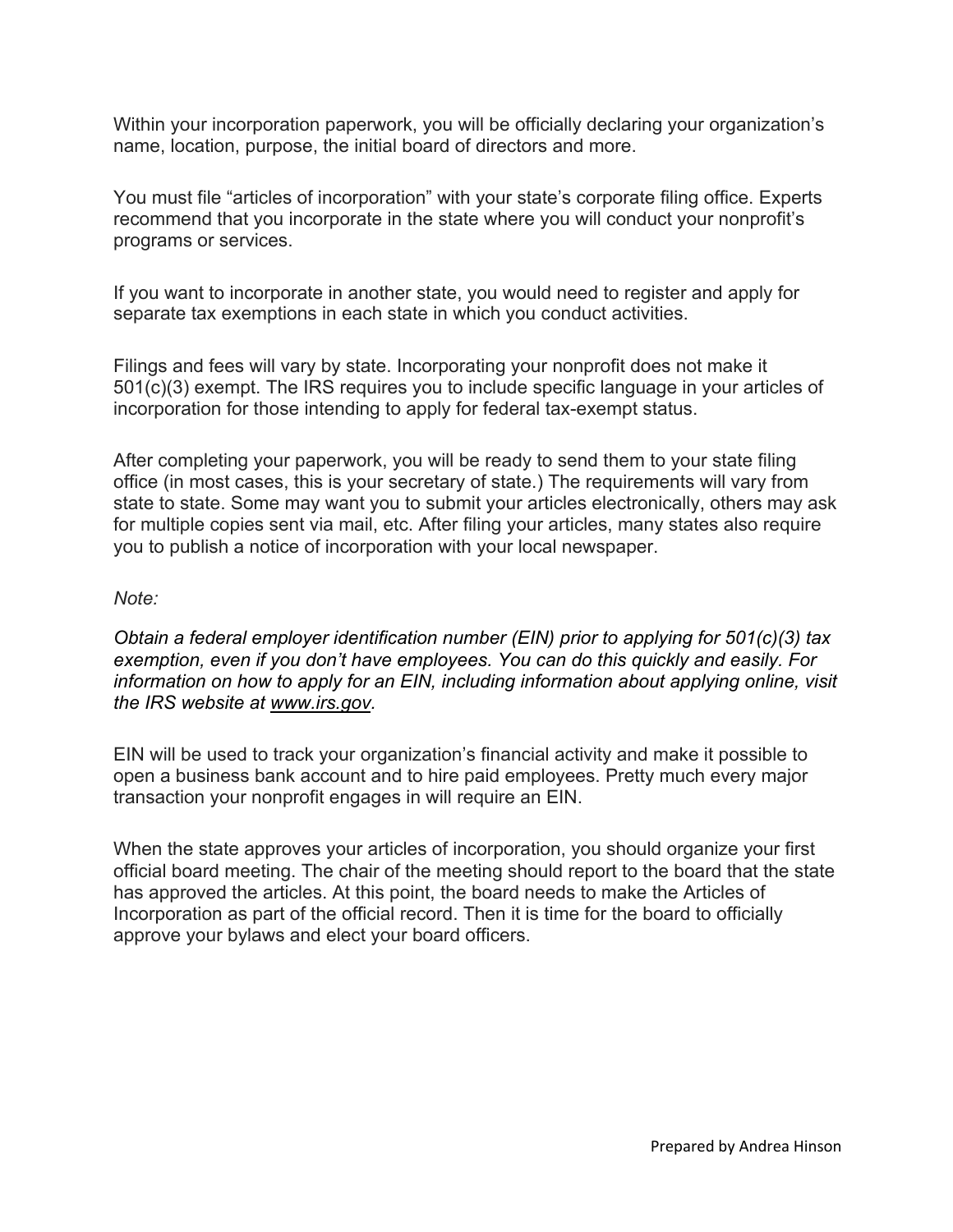# **7. Step 7: File for 501(c)(3) tax-exempt.**

You apply for exempt status with the Internal Revenue Service (IRS) for recognition of tax exemption by filing IRS Form 1023. To get the most out of your tax-exempt status, file your Form 1023 within 27 months of the date you file your nonprofit articles of incorporation.

Be aware, the user fee will be **\$275** or **\$600**, depending on your application method. It also can take 3-12 months for the IRS to return its decision, depending on how many questions the IRS has about your application. That's why many experts advise starting with this process as soon as possible.

Form 1023 itself is up to 28 pages long. Including the required attachments and other supporting documents, an application package can be more than 50 pages long.

The 501(c)(3) application process is a thorough examination of your nonprofit's governing structure, purpose and planned programs. The IRS is looking to make sure that the organization is formed for exclusively 501(c)(3) purposes and that its programs are designed to fulfill these stated purposes. In addition, the IRS is looking closely for conflicts-of-interest and the potential for benefit to insiders, both possible grounds for denial.

It is also possible that you can use a shorter application form (1023-EZ):

- Form 1023: The traditional 26-page application that is used by larger nonprofits
- Form 1023-EZ: A condensed 3-page application that can be used by organizations with gross receipts of less than \$50,000 and less than \$250,000 in assets.

Check the IRS website and instructions to the form which include an Eligibility Worksheet you must complete to determine if your nonprofit meets the requirements for using the shorter streamlined form.

You must also include your nonprofit articles of incorporation and your bylaws with this application.

So, before you start filling out form 1023, be sure you have:

- Filed your articles of incorporation
- Prepared your bylaws
- Held your first nonprofit meeting